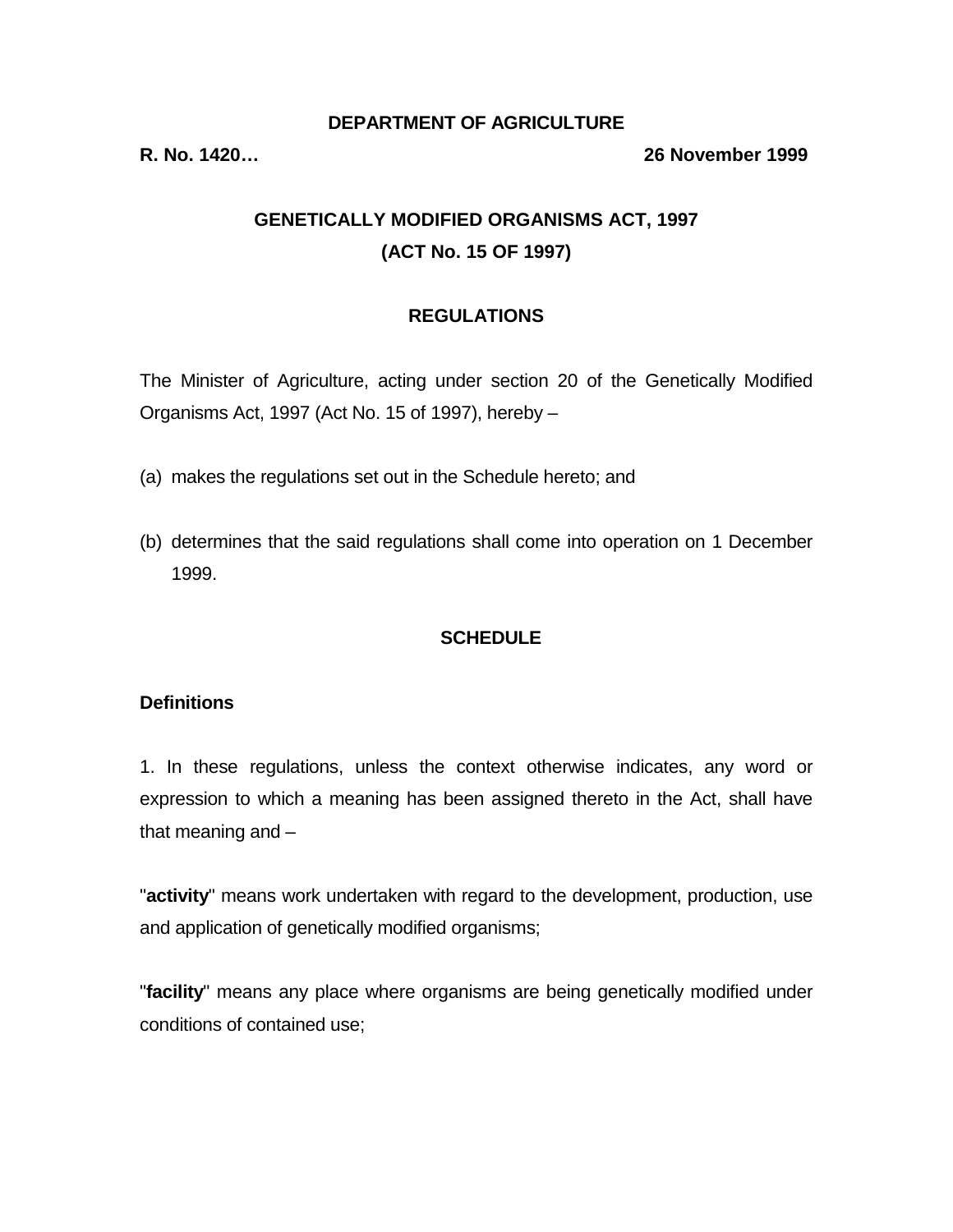"**the Act**" means the Genetically Modified Organisms Act, 1997 (Act No. 15 of 1997); and

"**the guidelines**" means the Guidelines and Procedures for Genetically Modified Organisms as approved by the Council in terms of section 5(l) of the Act.

# **Authority to import, export, develop, produce, use, release or distribute genetically modified organisms**

2. (1) Subject to the provisions of subregulation (2), no applicant may import to or export from the Republic of South Africa, or develop, produce, use, release or distribute any genetically modified organism in the Republic of South Africa except in terms of a permit to undertake such an activity.

 (2) Notwithstanding the provisions of subregulation (1), a permit referred to in the said subregulation shall not be required for organisms that are used under conditions of contained use in academic and research facilities, and for those organisms specified in Table 3 of the Annexure.

 (3) An applicant shall, besides complying with the provisions of these regulations, also comply with the provisions of all other laws regulating the importation and exportation of genetically modified organisms.

#### **Risk assessment of activities**

3. (1) No person shall undertake any activity involving genetic modification unless a suitable and sufficient assessment of the risks created thereby to the environment and human health has been made.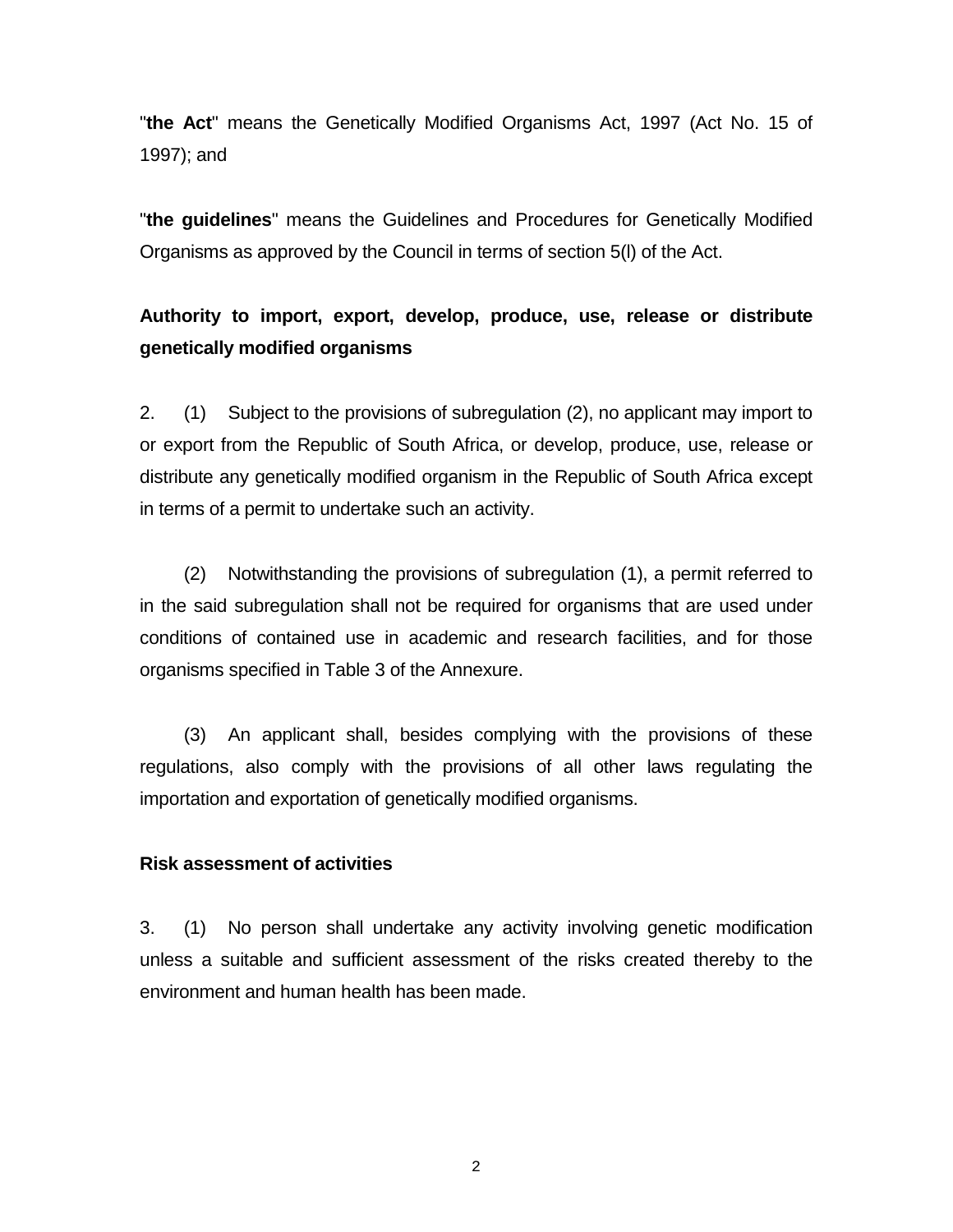(2) Lack of scientific knowledge or consensus on the safe use of genetically modified organisms shall not be interpreted as indicating a particular level of risk, an acceptable risk or an absence of risk.

#### **Registration of facility and maintenance of records**

4. (1) Subject to the provisions of subregulation (4), all facilities shall be registered with the registrar.

 (2) An application for the registration of a facility shall be submitted to the registrar on a form that is obtainable from the office of the registrar.

 (3) A separate application shall be lodged with the registrar in respect of each facility and each such application shall be accompanied by a locality map that clearly indicates where the facility is situated.

 (4) Applications for the registration of a facility that has already been active prior to the commencement of these regulations, shall be submitted to the registrar within one (1) year of the date of such commencement: Provided that, if the Minister deems it necessary, upon the advice of the Committee, that a facility should be registered prior to the expiration of the one-year period, the Minister may by way of a written notice to the user, require that a particular facility be registered within a period specified in that notice.

 (5) Upon registration of a facility, the registrar shall furnish, within three (3) months of receipt of an application, the applicant with a certificate of registration and a copy of the guidelines.

 (6) The user of a registered facility shall, *inter alia* in hard copy format, keep and maintain the certificate of registration referred to in subregulation (5) and all records pertaining to risk assessments.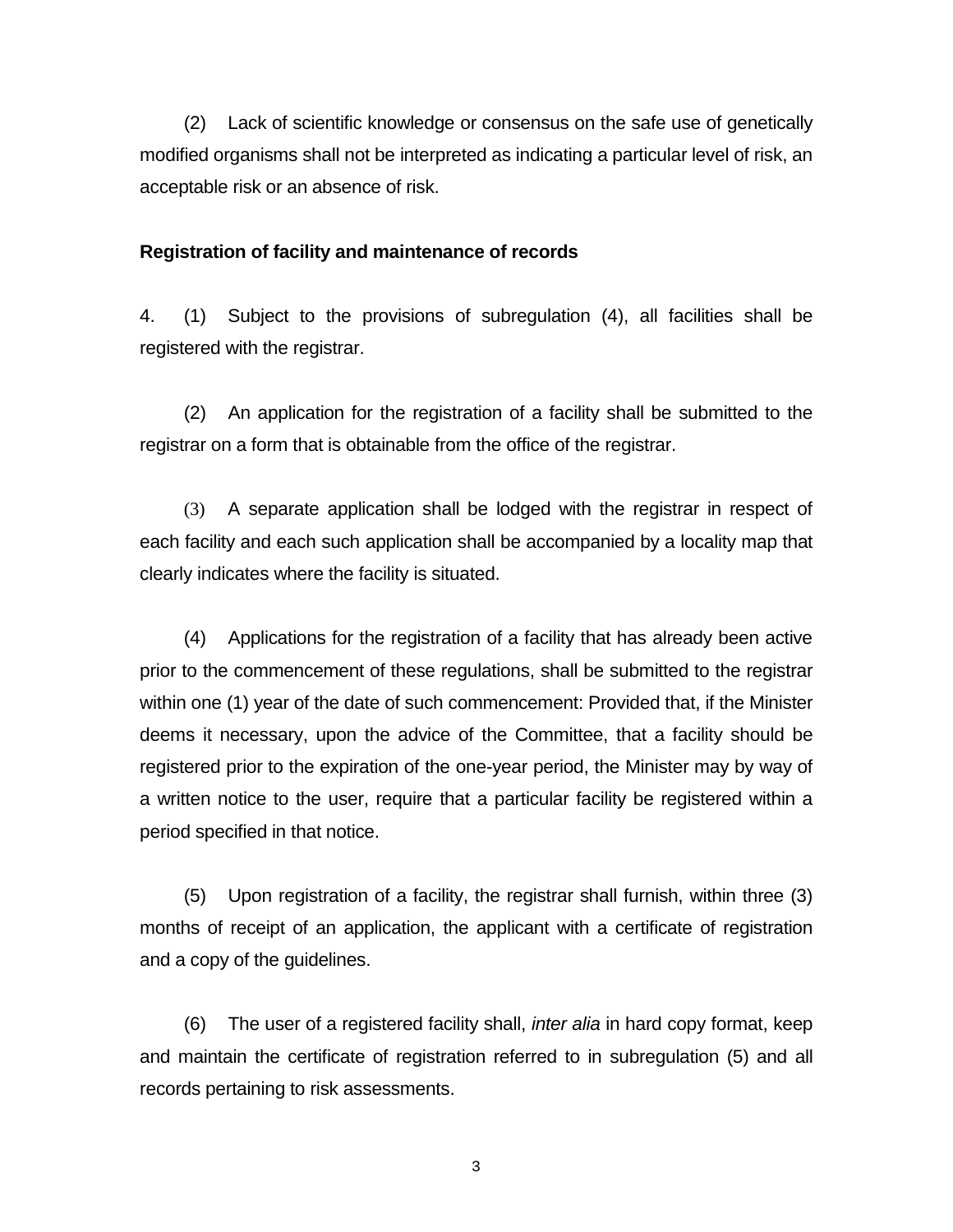(7) The certificate and records referred to in subregulation (6) shall, upon request, be made available to the registrar or an inspector.

 (8) The user shall notify the registrar of any change to the information provided in terms of this regulation and shall not dispose of any list, register and record maintained in terms of this regulation.

#### **Applications for and issue of permits**

5. (1) Unless the contrary is stated elsewhere in these regulations, a person intending to conduct any activity specified in column 1 of Table 1 of the Annexure, shall conduct such activity under the authority of a permit issued by the registrar.

 (2) An application for a permit referred to in subregulation (1), shall be submitted to the registrar on a form that is obtainable from the office of the registrar.

 (3) An application referred to in subregulation (2), shall be made not less than the number of days specified in column 2 of Table 1 of the Annexure, prior to the proposed commencement of the corresponding activity.

 (4) The Council and Committee shall attend to applications within reasonable time frames as may be determined by the registrar from time to time in order to enable the registrar to issue permits within the number of days specified in column 2 of Table 1 of the Annexure opposite the corresponding activity.

 (5) Where an applicant is unable to provide any information that is requested in an application form, such applicant shall, when submitting the application form to the registrar, furnish the registrar with written reasons for such inability.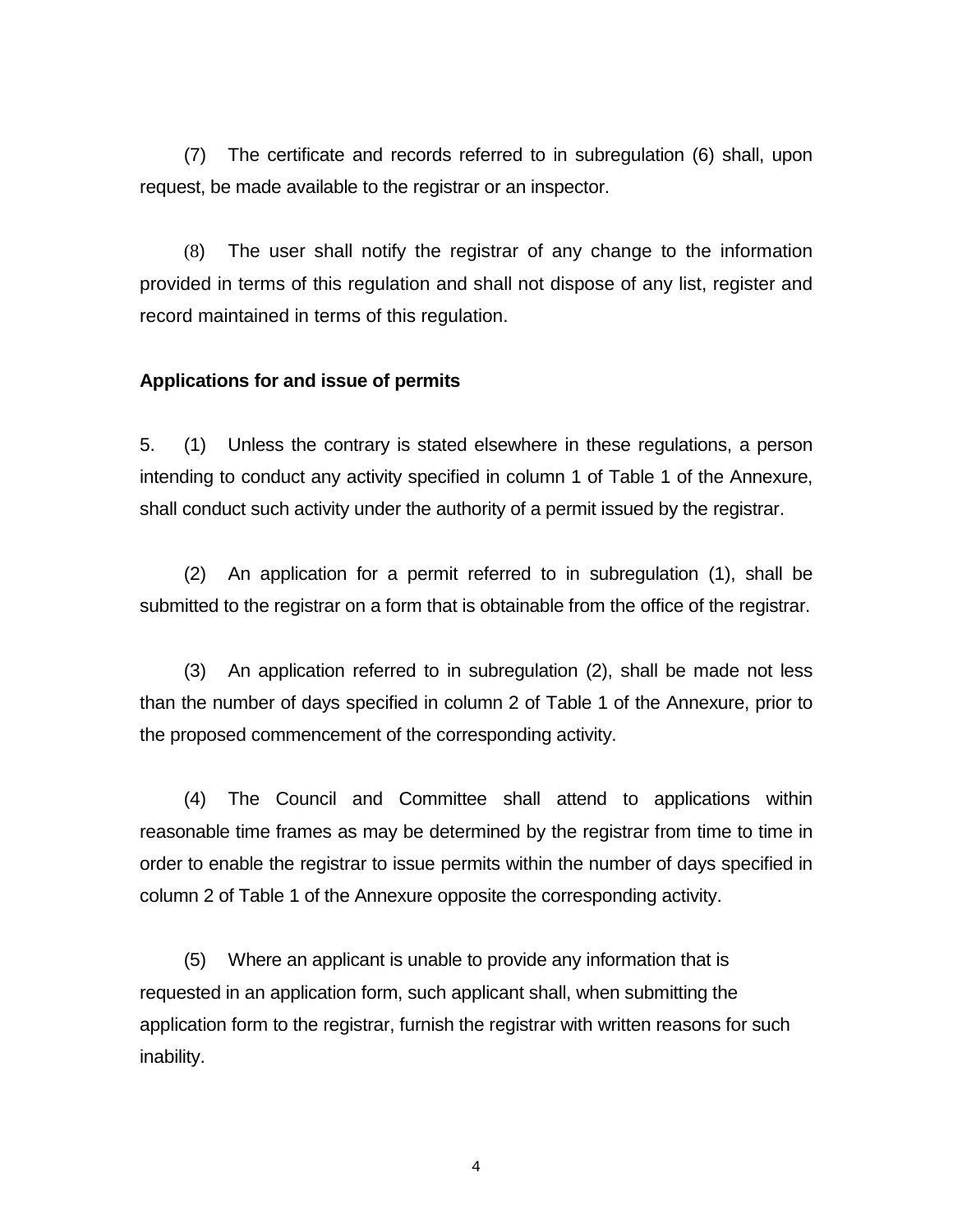(6) The applicable application fees specified in Table 2 of the Annexure shall accompany each application referred to in subregulation (2).

 (7) The registrar shall, after receipt of an application referred to in subregulation (2) -

- (a) acknowledge, in writing, receipt of such application within two (2) working days of such receipt; and
- (b) examine the conformity of the application to the requirements of the Act; and -
	- (i) if the application does not conform to the requirements of the Act in any respect, immediately refer the application back to the applicant and request the applicant to rectify the application; or
	- (ii) if the application conforms to the requirements of the Act, submit the application to the Council for consideration.
- (8) The Council may
	- (a) approve an application referred to in subregulation (7)(b)(ii) and authorise the registrar to furnish the applicant with the applicable permit to undertake the activity concerned; or
	- (b) refuse such application and furnish written reasons therefor.

 (9) The Council may in performing its function in terms of subregulation (8), consider the socio-economic impact that the introduction of a genetically modified organism may have on a community living in the vicinity of such introduction.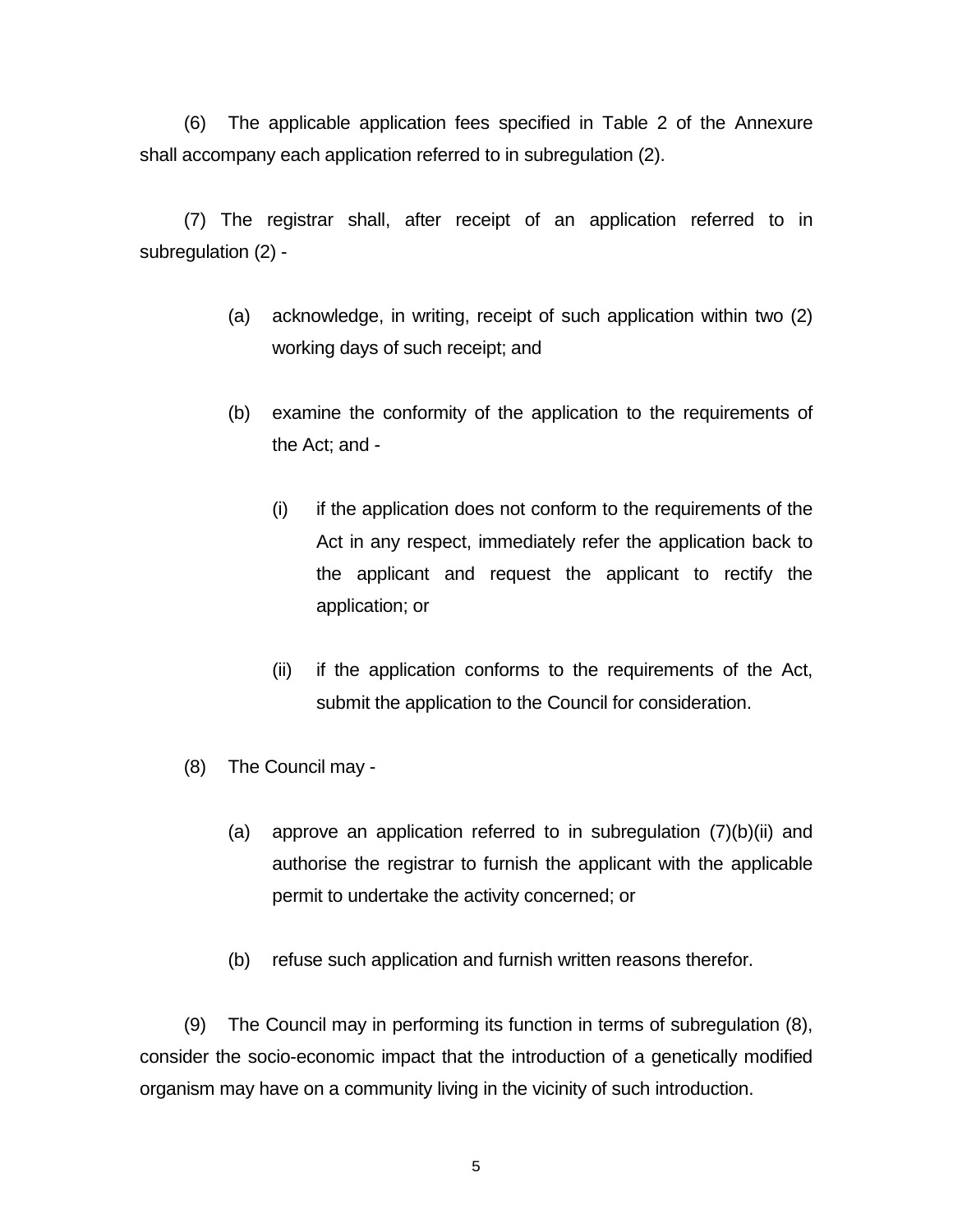(10) An applicant shall immediately notify the registrar of any change in information provided in an application submitted in terms of this regulation if such application has not yet been considered under subregulation (8).

 (11) Upon receipt of any change referred to in subregulation (10), the registrar shall refer the details of such change to the Council who may require the applicant to submit a fresh application.

 (12) The registrar may, at his or her discretion, fast track any application for an activity involving genetically modified organisms for which a permit had previously been issued.

 (13) When submitting documents in terms of these regulations to the Council, the registrar shall also submit such documents to the Committee when applicable.

## **Public notification of proposed trial release and general release of genetically modified organisms**

6. (1) The applicant shall notify the public of any proposed release of genetically modified organisms prior to the application for a permit for such release.

 (2) Public notification shall be in the form of a standard notice published in the printed media informing the public of the intended release.

 (3) The notice referred to in subregulation (2), shall be obtainable from the office of the registrar and shall, *inter alia*, require the applicant to fill in the following details:

(a) full name and address of the applicant;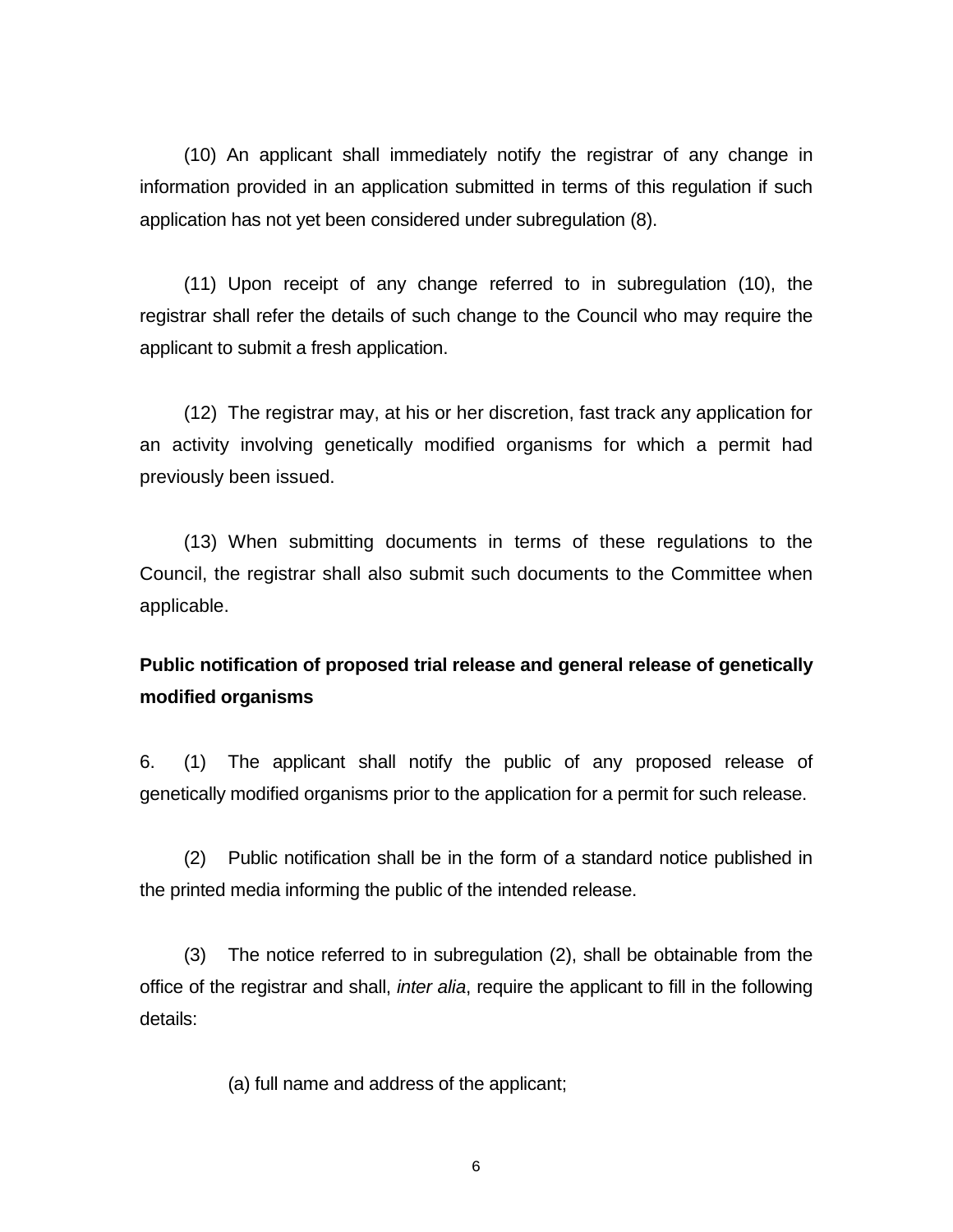- (b) a full description of the genetically modified organisms that the applicant proposes to release;
- (c) a description of the proposed trial release, including the area and environment in which the release is to take place;
- (d) a request that interested parties submit comments or objections in connection with the intended release to the registrar within a period specified in the notice: Provided that such period shall not be less than thirty (30) days after the date on which the notice appears in the media; and
- (e) the address, of the registrar, to which comments or objections may be submitted.

 (4) The applicant shall publish the completed notice in at least three newspapers circulating in the area in which the proposed release is to take place.

 (5) A copy of the notice and proof of publication thereof shall accompany the application for the release.

 (6) The registrar shall refer any comments or objections received from interested parties to the Council.

 (7) The Council shall, when considering an application for a release, consider all the comments and objections referred to the Council in connection with the said application.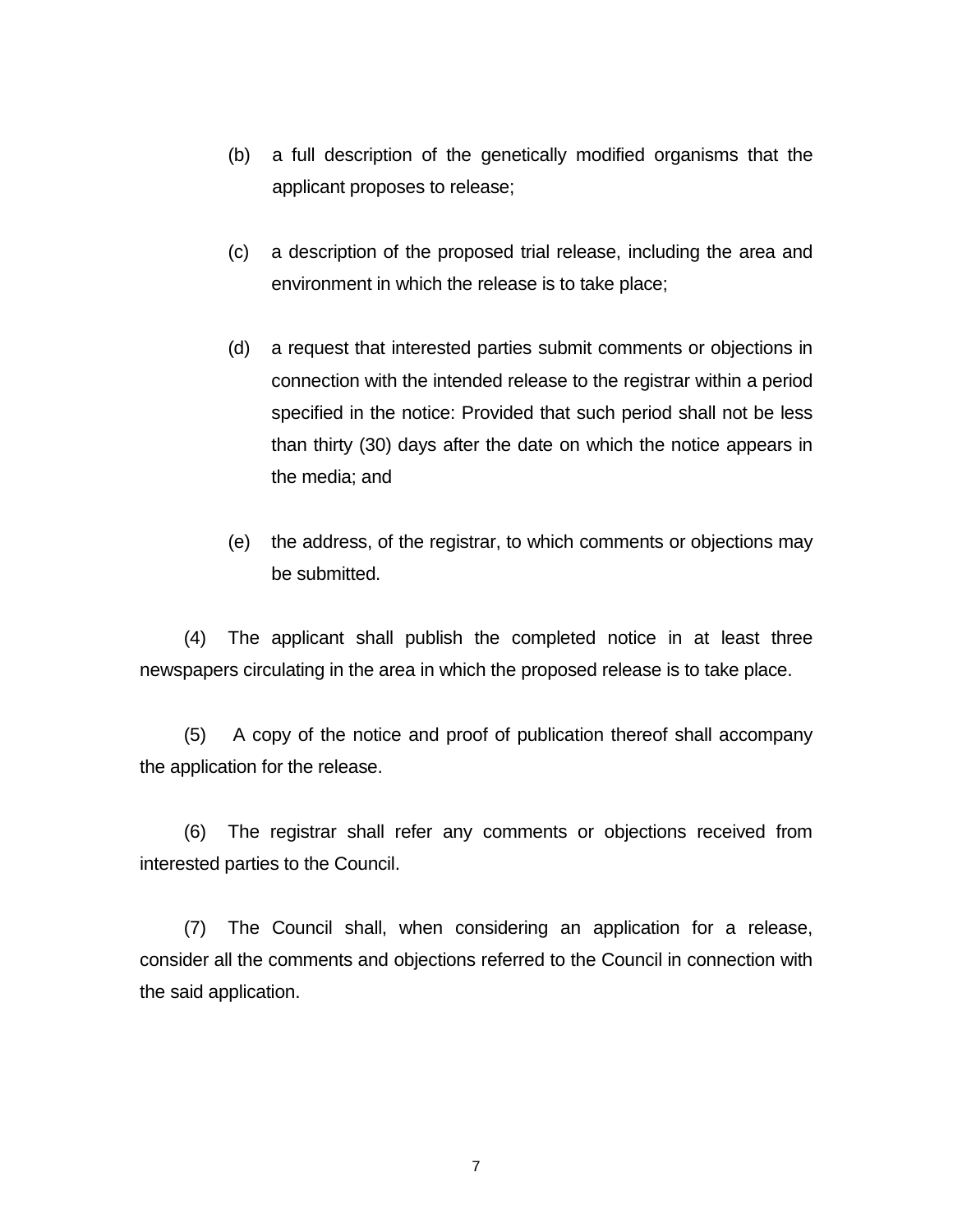### **Accidents**

7. In the event of an accident involving genetically modified organisms, it shall be the responsibility of the user concerned to ensure that –

- (a) the registrar is notified immediately both verbally and in writing of such accident and the registrar is at the same time, or as soon as possible thereafter, supplied with information regarding -
	- (i) the circumstances of the accident;
	- (ii) the identity and quantity of the genetically modified organisms released;
	- (iii) any information that is necessary to assess the impact of the accident on the environment and human health; and
	- (iv) the emergency measures taken to avoid or mitigate any adverse impact of such accident on the environment and human health; and
- (b) all appropriate short-term, medium-term and long-term measures are taken to avoid or mitigate any adverse impact of such accident on the environment and human health.

#### **Requirements for effective management of waste**

8. (1) Any person who possesses or controls waste shall manage and dispose of such waste so that the waste does not have any negative impact on the environment and human health.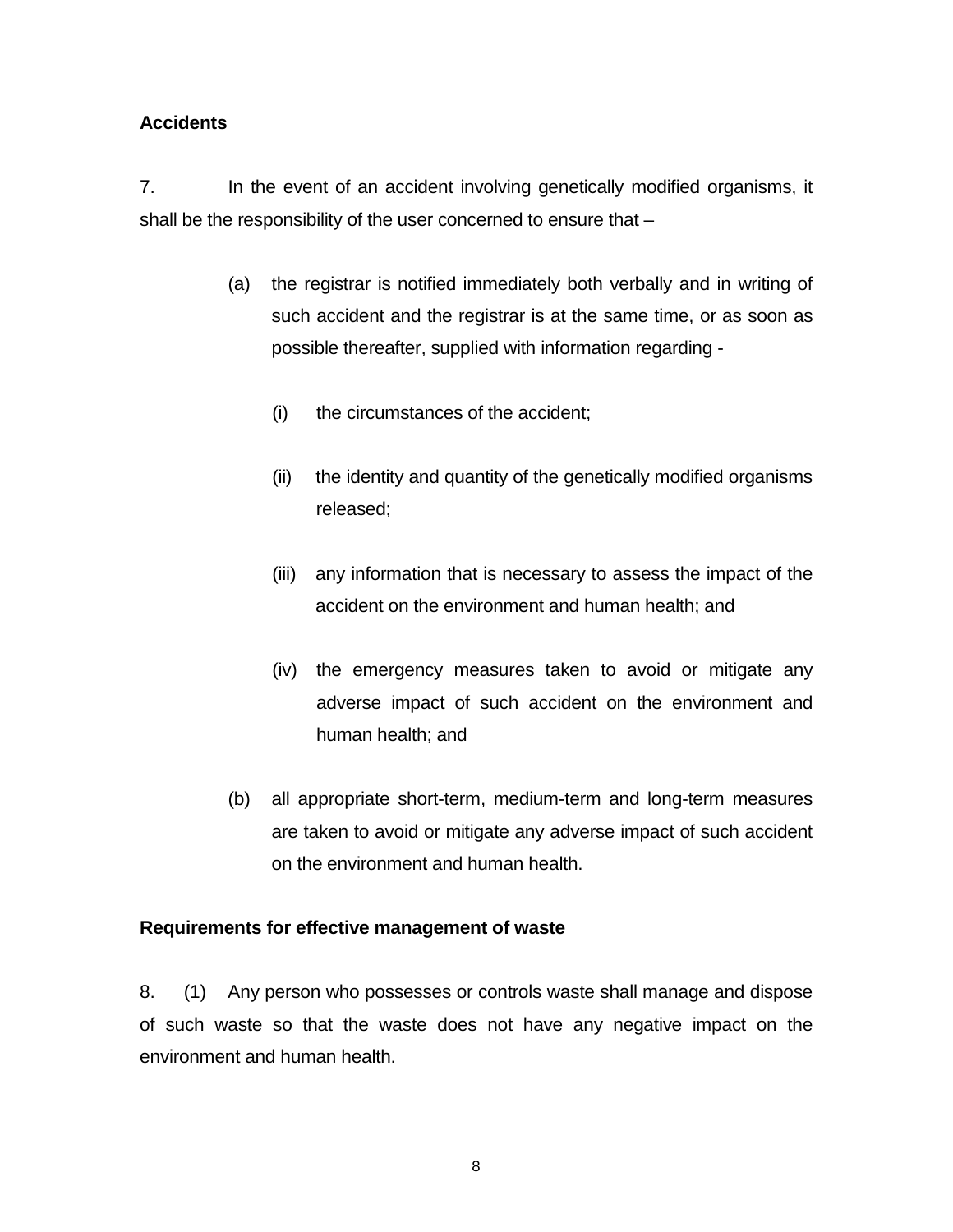(2) The person mentioned in subregulation (1), shall comply with all relevant national, provincial and local authority legislation in his or her management and the disposal of the waste in his or her possession or under his or her control.

#### **Provisions with regard to appeal**

- 9. (1) An appeal in terms of section 19 of the Act shall
	- (a) be lodged with the Minister in writing within thirty (30) days from the date on which the appellant was notified in writing of the decision or action concerned;
	- (b) state the reference number and the date of the document by means of which such appellant was notified of that decision or action;
	- (c) state the grounds on which the appeal is based; and
	- (d) be accompanied by the fee specified in item 5 of Table 2 of the Annexure.

 (2) The appellant shall lodged an appeal with the office of the Minister and submit a copy thereof to the registrar.

 (3) The appeal board may request the appellant to appear before the appeal board in order to clarify any issue on appeal.

 (4) The appellant shall be notified in writing by the appeal board not less than seven (7) days in advance of the date, time and place at which he or she is to appear before the appeal board.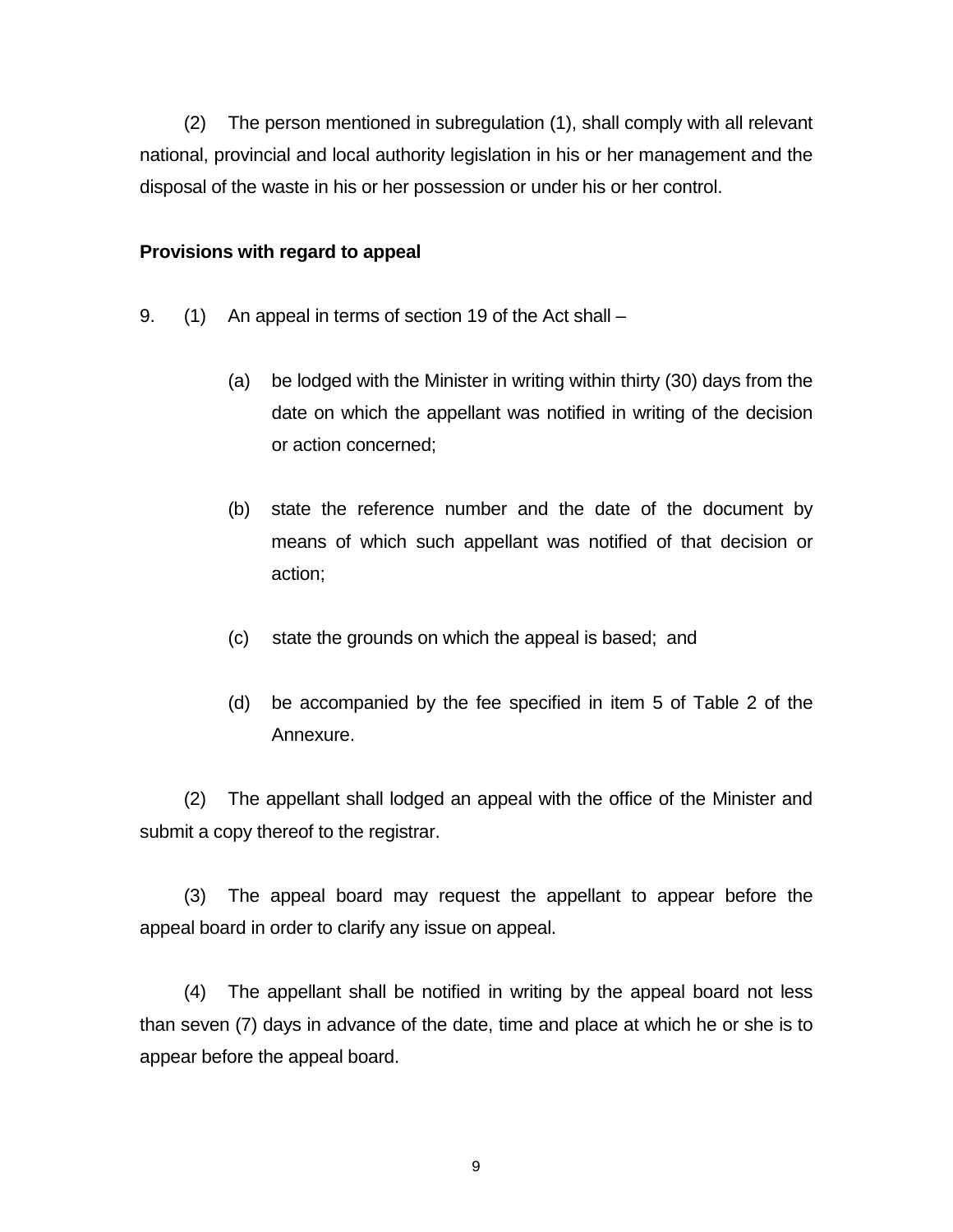(5) The appellant shall be entitled to legal representation during any appearance before the appeal board.

 (6) An appeal board shall provide the Minister with a decision on the appeal within thirty (30) working days after an appeal has been lodged with the appeal board.

#### **Offences and penalties**

10. Any person who contravenes or fails to comply with any provision or requirement of these regulations shall be guilty of an offence and shall be liable to the penalties as provided for in the Act.

## **Address for the submission of documents**

11. (1) Any application, notice, appeal or other document that is to be submitted to the registrar in terms of these regulations shall –

- (a) when forwarded by post, be addressed to  $-$  The Registrar: Genetically Modified Organisms Private Bag X973 PRETORIA 0001
- (b) when delivered by hand, be addressed to or delivered to The Registrar: Genetically Modified Organisms Directorate: Genetic Resources Dirk Uys Building – Room 263 30 Hamilton Street PRETORIA

 (2) Application forms may also be requested at the above-mentioned addresses.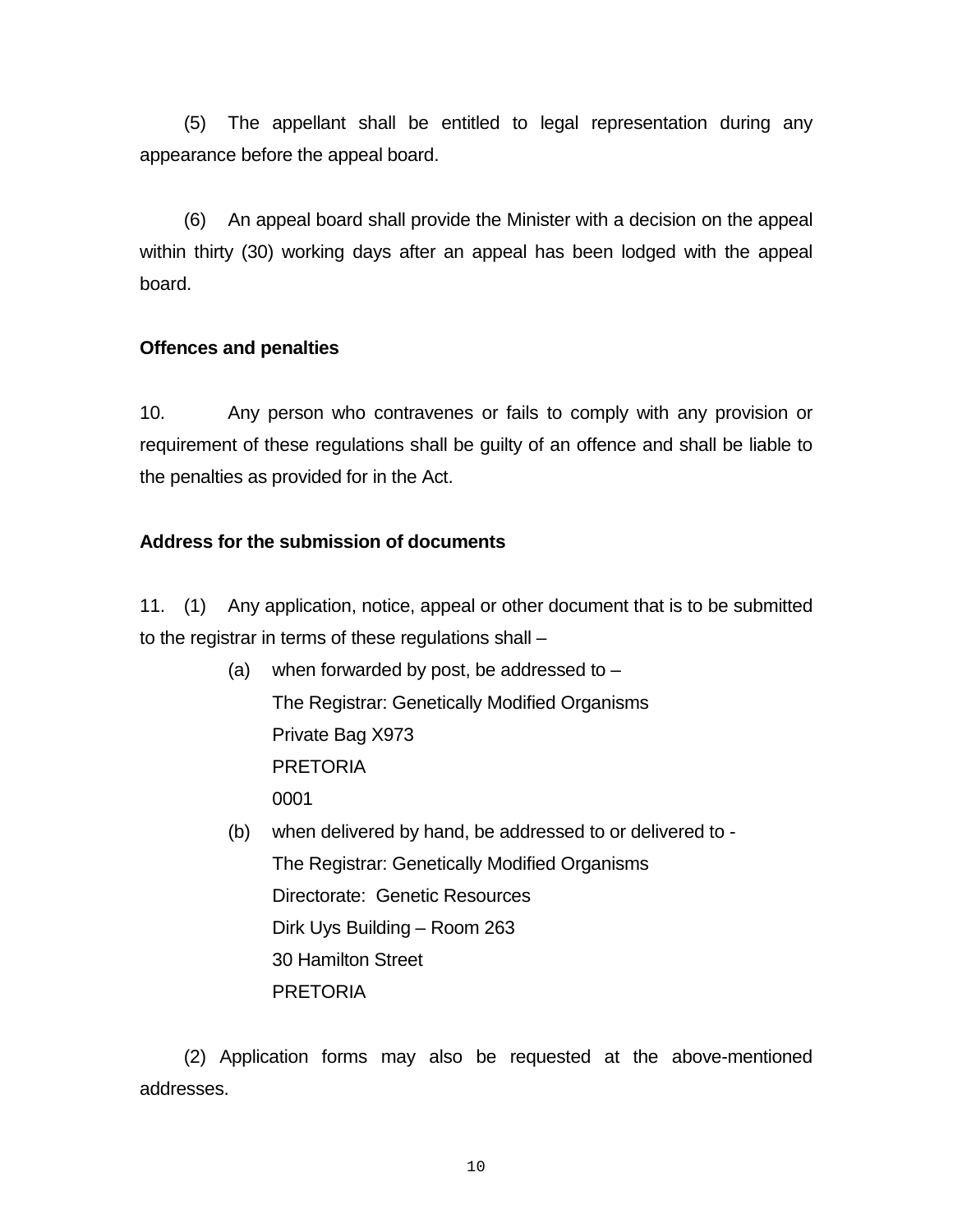## **ANNEXURE/AANHANGSEL**

## **TABLE 1/TABEL 1**

# **ACTIVITIES REQUIRING PERMITS AND TIME FRAMES FOR THE ISSUING THEREOF/AKTIWITEITE WAT PERMITTE VEREIS EN TYDRAME VIR DIE UITREIK DAARVAN [Reg.5]**

| <b>Activity/Aktiwiteit</b>                              | No. of days/Getal dae |
|---------------------------------------------------------|-----------------------|
| 1                                                       | $\mathbf{2}$          |
| 1. Importation and exportation of genetically modified  |                       |
| organisms/Invoer en uitvoer van geneties gemanipuleerde | 30                    |
| organismes                                              |                       |
| 2. Contained use of genetically modified organisms/     | 30                    |
| Beheerde gebruik van geneties gemanipuleerde            |                       |
| organismes                                              |                       |
| 3. Trial release of genetically modified organisms/     | 90                    |
| Proefvrystelling van geneties gemanipuleerde organismes |                       |
| 4. General release and marketing of genetically         |                       |
| modified organisms/ Algemene vrystelling en bemarking   | 180                   |
| van geneties gemanipuleerde organismes                  |                       |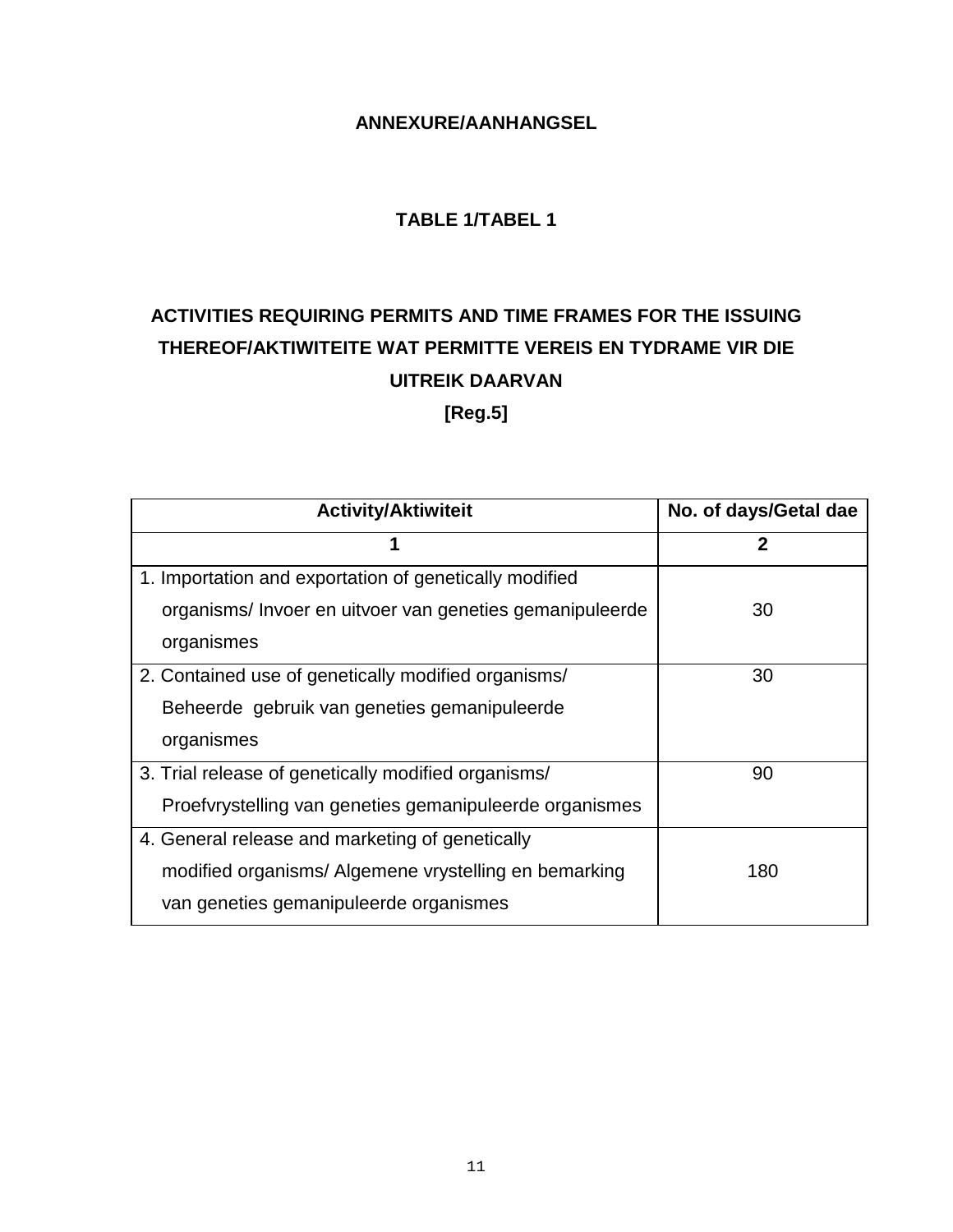## **TABLE 2/TABEL 2**

## **FEES PAYABLE/GELDE BETAALBAAR**

| <b>Application/ Aansoek</b>                                  | <b>Fees/Gelde</b>         |  |  |
|--------------------------------------------------------------|---------------------------|--|--|
| 1. Importation/exportation of genetically                    | R 100,00 per application/ |  |  |
| modified organisms/ Invoer/uitvoer van geneties              | per aansoek               |  |  |
| gemanipuleerde organismes                                    |                           |  |  |
| 2. Contained use of genetically modified organisms/ Beheerde | R 450,00 per application/ |  |  |
| gebruik van geneties gemanipuleerde organismes               | per aansoek               |  |  |
| 3. Trial release/ Proefvrystelling                           | R 1060,00 per             |  |  |
|                                                              | application/ per aansoek  |  |  |
| 4. General release and marketing/ Algemene vrystelling en    | Actual cost + 15%         |  |  |
| bemarking                                                    | handling fee              |  |  |
|                                                              | Werklike koste + 15%      |  |  |
|                                                              | hanteringsfooi            |  |  |
| 5. Appeal/ Appèl                                             | R 3000,00 each/ elk       |  |  |
| 6. Fast tracking / Bespoediging                              | R1020,00 each/ elk        |  |  |

*[Table 2 as substituted by R828 of 21 June 2002; R576 of 2 May 2003]*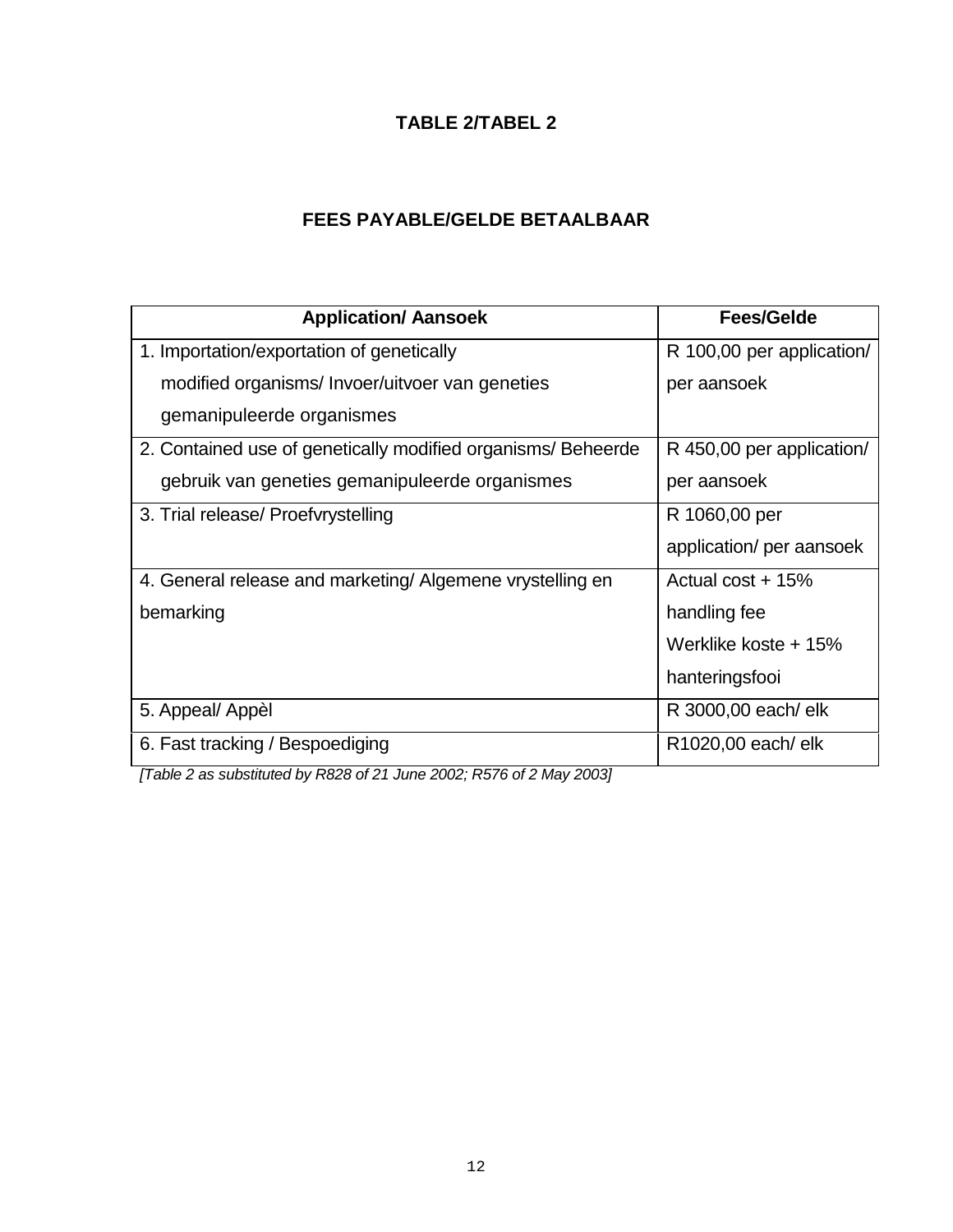#### **TABLE 3/ TABEL 3**

#### **GENETICALLY MODIFIED ORGANISMS THAT HAVE BEEN CLEARED FOR COMMERCIAL RELEASE AND/OR FOR FOOD AND ANIMAL FEED ONLY/ GENETIES GEMANIPULEERDE ORGANISMES WAT VERKLAAR IS VIR KOMMERSIËLE**

# **VRYSTELLING EN/OF SLEGS VIR VOEDSEL EN VEEVOER**

| Organism/<br>Organisme  | Gene/<br>Geen  | Marker/<br><b>Merker</b> | Trait/<br>Eienskap                                                                           | <b>Variety</b><br>strain/<br>Variëteit<br>lyn | <b>Permits already</b><br>issued/Permitte<br>alreeds<br>uitgereik            | <b>Country of</b><br>origin/Land<br>van<br>oorsprong | <b>Additional</b><br>requirements/<br><b>Addisionele</b><br>vereistes                                            |
|-------------------------|----------------|--------------------------|----------------------------------------------------------------------------------------------|-----------------------------------------------|------------------------------------------------------------------------------|------------------------------------------------------|------------------------------------------------------------------------------------------------------------------|
|                         | $\overline{2}$ | 3                        | 4                                                                                            | 5                                             | 6                                                                            |                                                      | 8                                                                                                                |
| Cotton/<br>Katoen       | cry 1A<br>(c)  | <b>Nptll</b>             | $InsectR$ /<br>$Insek^W$                                                                     | <b>Line 531</b>                               | Conditional<br>general release/<br>Voorwaardelike<br>algemene<br>vrystelling | <b>RSA/RSA</b>                                       | *IRMS/<br><i><b>*GPWBS</b></i>                                                                                   |
| Maize/<br><b>Mielie</b> | cry 1A<br>(c)  | <b>Nptll</b>             | Insect <sup>R</sup><br>$Insek^W$                                                             | <b>Mon 810</b>                                | Conditional<br>general release/<br>Voorwaardelike<br>algemene<br>vrystelling | <b>RSA/RSA</b>                                       | *IRMS/<br><i><b>*GPWBS</b></i>                                                                                   |
| Maize/<br><b>Mielie</b> | pat            | bla                      | Herbicide (Glufosinate<br>Ammonium)/Onkruiddo<br>der <sup>T</sup> (Glufosinate)<br>Ammonium) | T <sub>25</sub><br>T <sub>14</sub>            | Commodity<br>clearance/<br>Produk klaring                                    | Argentina/<br>Argentinië                             | Compliance<br>with<br>prescribed<br>with<br>protocol<br>regard to handling<br>and packaging/In<br>ooreenstemming |